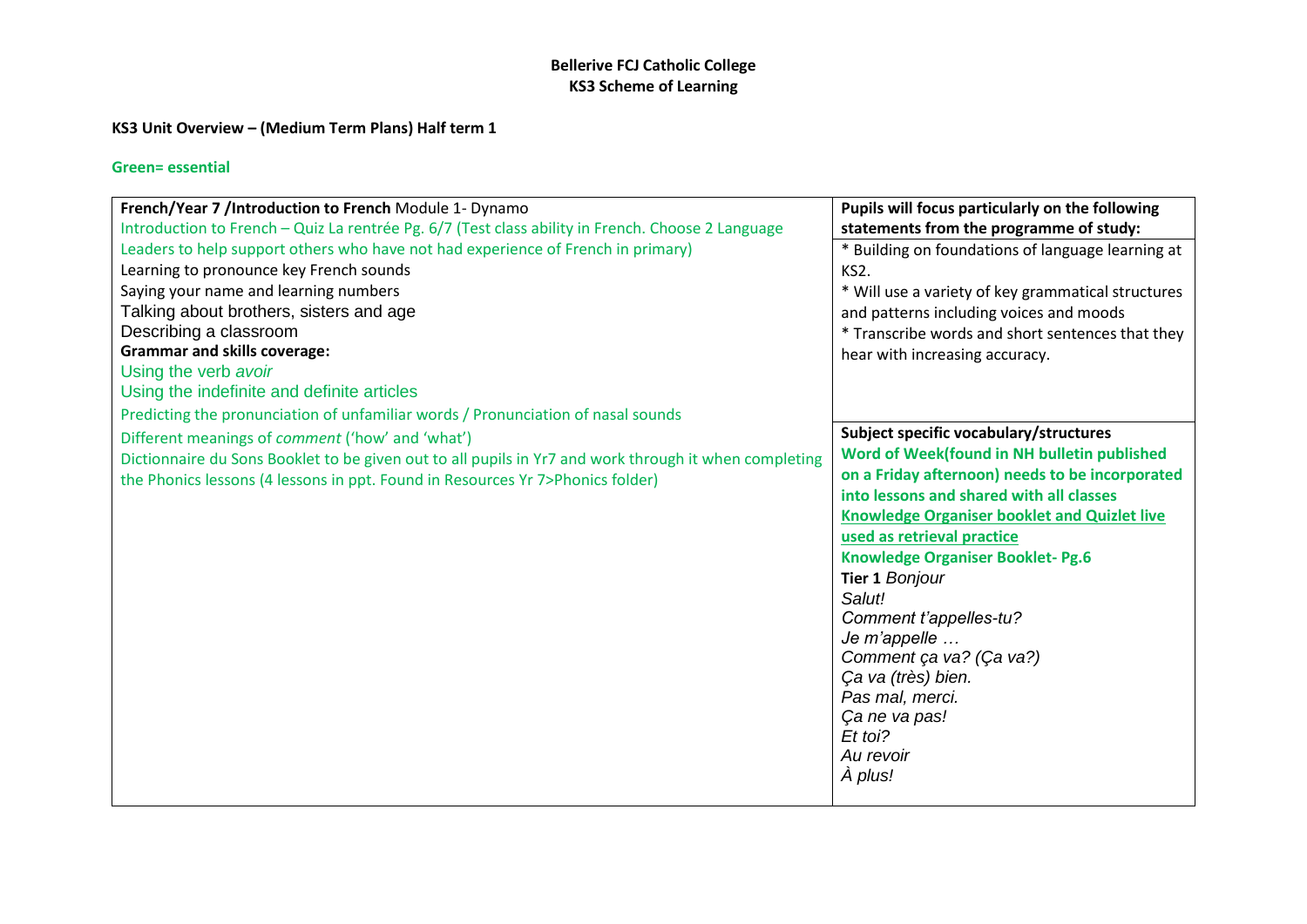|                                                            |                                                                                                                                                                                                                                                                                                     | Tier 2 As-tu des frères et sœurs?<br>Oui. J'ai<br>un demi-frère<br>une demi-sœur<br>(deux) frères<br>(trois) demi-sœurs<br>Je n'ai pas de frères et sœurs.<br>Je suis fils / fille unique.<br>Quel âge as-tu?<br>J'ai (onze) ans. |
|------------------------------------------------------------|-----------------------------------------------------------------------------------------------------------------------------------------------------------------------------------------------------------------------------------------------------------------------------------------------------|-----------------------------------------------------------------------------------------------------------------------------------------------------------------------------------------------------------------------------------|
|                                                            |                                                                                                                                                                                                                                                                                                     | Tier 3 Qu'est-ce qu'il y a sur la photo?<br>$C'est \dots$<br>sympa / génial / moderne /<br>triste / nul / démodé<br>au fond / au centre<br>à gauche / à droite<br>sur le mur /Sur la photo, il y a                                |
| <b>Assessment tasks</b><br>T1 is attitude to learning only | As FCJ educators, we will focus on the FCJ values<br>by focusing on inspirational Oxford graduate<br>Malala Yousafzai for the academic year 2020-<br>2021<br>Aspiring to work to the best of our ability at all<br>times as part of our desire to see students reach<br>their potential. Excellence | <b>Oracy and Numeracy Skills</b><br><b>Group Talk</b><br>All Literacy mats to be used every lesson.<br>Sentence builder frames- How are you? /My<br>family<br>Learning numbers                                                    |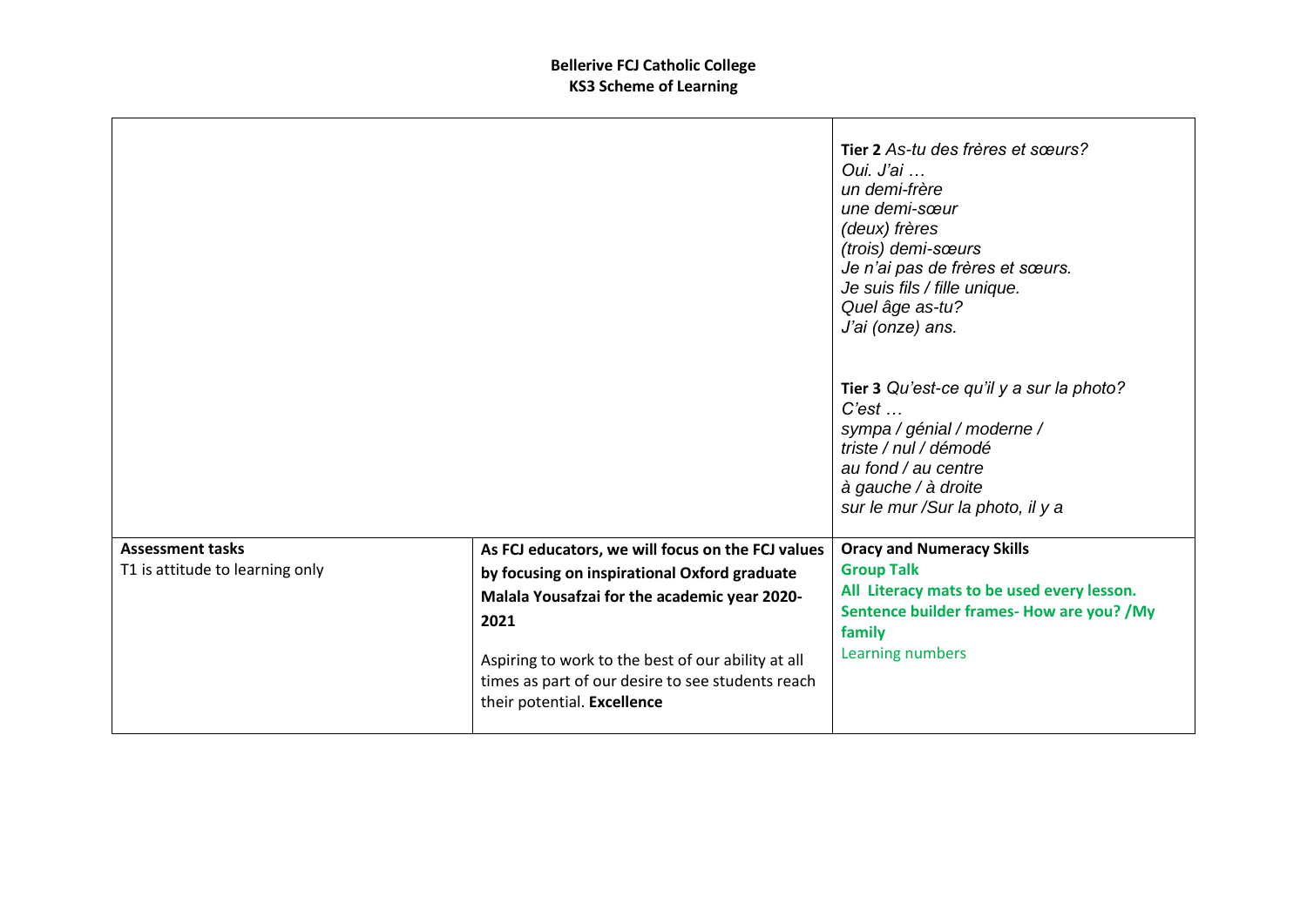#### **Teaching Activities and Resources required**

Resources folder >Year 7> Phonics Dynamo Active Teach Pg 6- Pg13 Tableau Noir Website

## **Cultural Literacy European day of Languages Roald Dahl Day**  Toussaint/ Halloween- tableau noir website has poem on Halloween. Type into search engine on the site. Jacques et Jill- in Year 7 French resources Folder with worksheet. **National Poetry Day- Sept Coleurs Magiques**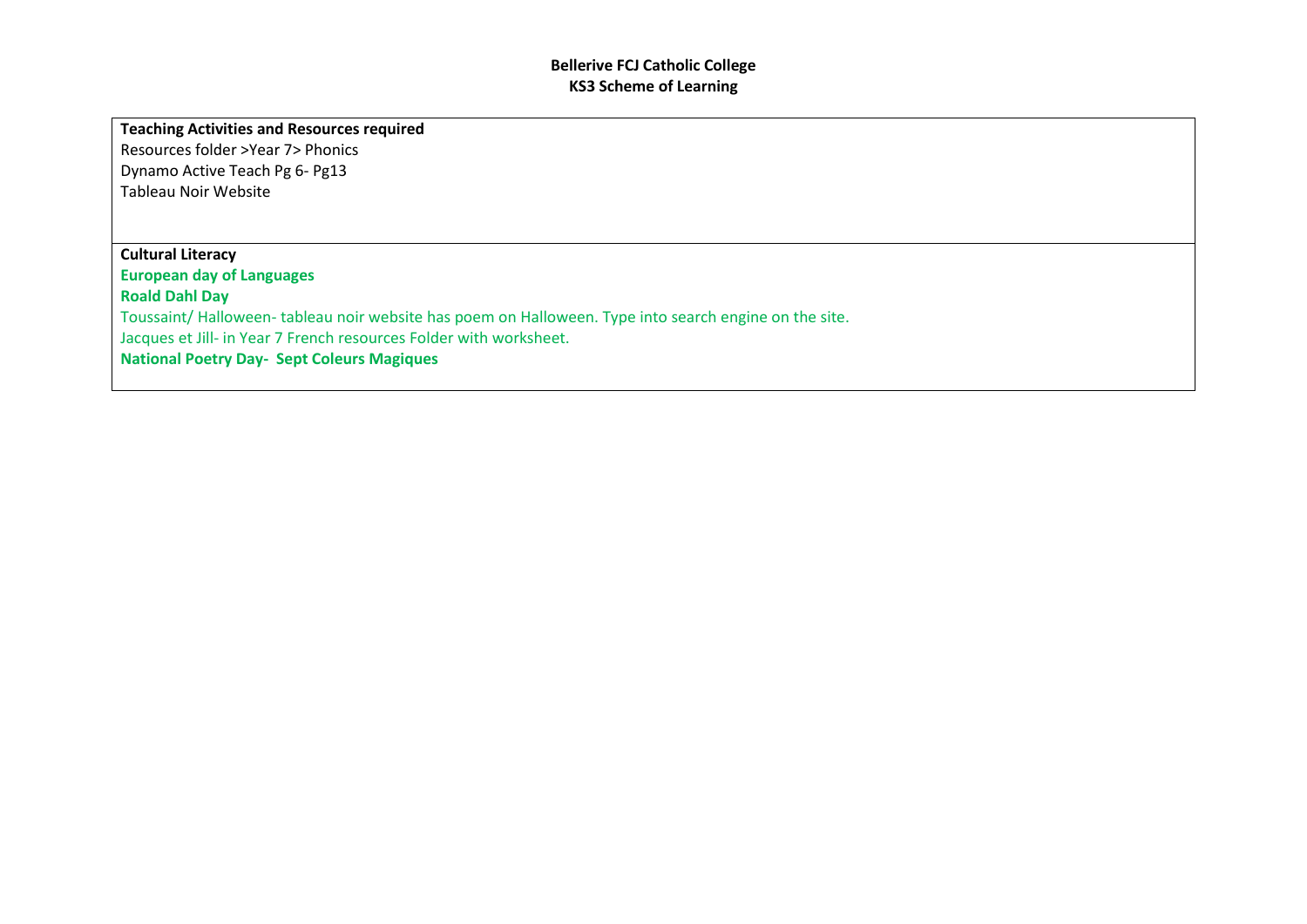### **KS3 Unit Overview – (Medium Term Plans) Half term 2**

| French /Year7 /yourself and family - Dynamo 1 Module 1 | Pupils will focus particularly on the following     |
|--------------------------------------------------------|-----------------------------------------------------|
| Talking about likes and dislikes                       | statements from the programme of study:             |
| Describing yourself and others                         | * Will use a variety of key grammatical structures  |
| Saying what you do                                     | and patterns including voices and moods             |
| Creating a video interview about yourself              | * Transcribe words and short sentences that they    |
| Giving dates in French<br><b>Revision Page 23</b>      | hear with increasing accuracy.                      |
| En focus                                               | * Listen to a variety of forms of spoken language   |
| En plus Pg 26 Pg 27                                    | to obtain information and respond appropriately     |
| Noel - Lesson with FLA                                 | * Initiate and develop conversations coping with    |
|                                                        | familiar language.                                  |
| <b>Grammar and skills coverage:</b>                    | * Reading literary texts in French.                 |
| Using adjective agreement                              |                                                     |
| Using the verb aimer + the definite article            | Subject specific vocabulary/structures              |
| Grammar Page 28 & 29                                   | Word of Week(found in NH bulletin published         |
|                                                        | on a Friday afternoon) needs to be incorporated     |
|                                                        | into lessons and shared with all classes            |
|                                                        | <b>Knowledge Organiser booklet and Quizlet live</b> |
|                                                        | used as retrieval practice                          |
|                                                        | <b>Knowledge Organiser Booklet-Pg.4</b>             |
|                                                        | Tier 1 $Tu$ aimes $\ldots$ ?                        |
|                                                        | $J\acute{a}$ ime $\ldots$                           |
|                                                        | Je n'aime pas                                       |
|                                                        | Tier 2 Je suis                                      |
|                                                        | Je ne suis pas                                      |
|                                                        | Il est / Elle est  assez                            |
|                                                        | très                                                |
|                                                        | trop                                                |
|                                                        | un peu                                              |
|                                                        | Tier 3                                              |
|                                                        | Ma vie / Ma passion, c'est                          |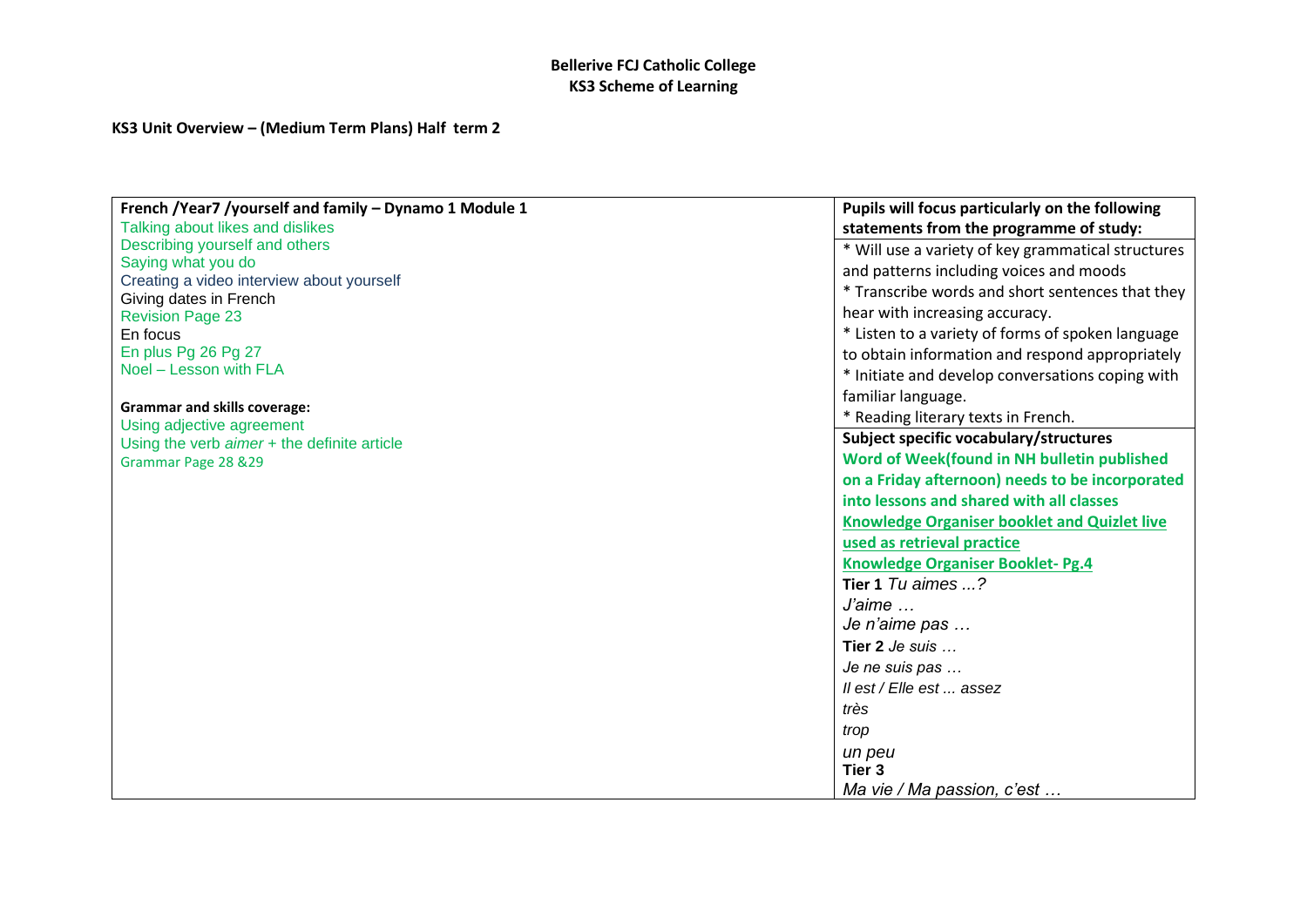|                         |                                                                                                                                                                | Pour moi, la rentrée, c'est  er verbs<br>chanter<br>danser<br>retrouver mes amis<br>bloguer<br>surfer<br>tchatter<br>rigoler<br>nager<br>jouer<br>gagner<br>bavarder<br>bosser |
|-------------------------|----------------------------------------------------------------------------------------------------------------------------------------------------------------|--------------------------------------------------------------------------------------------------------------------------------------------------------------------------------|
| <b>Assessment tasks</b> | As FCJ educators, we will focus on the FCJ                                                                                                                     | <b>Oracy and Numeracy Skills</b>                                                                                                                                               |
| N/A                     | values by focusing on inspirational Oxford<br>graduate Malala Yousafzai for the academic<br>year 2020-2021                                                     | All Literacy mats to be used every lesson.                                                                                                                                     |
|                         | We will do everything we can as a department to<br>support one another, keeping in mind that we<br>are role models for the students we teach.<br>Companionship |                                                                                                                                                                                |

**Teaching Activities and Resources required** Dynamo Active Teach Pg14 - Pg. 29 Tableau Noir Website French>Culture>Christmas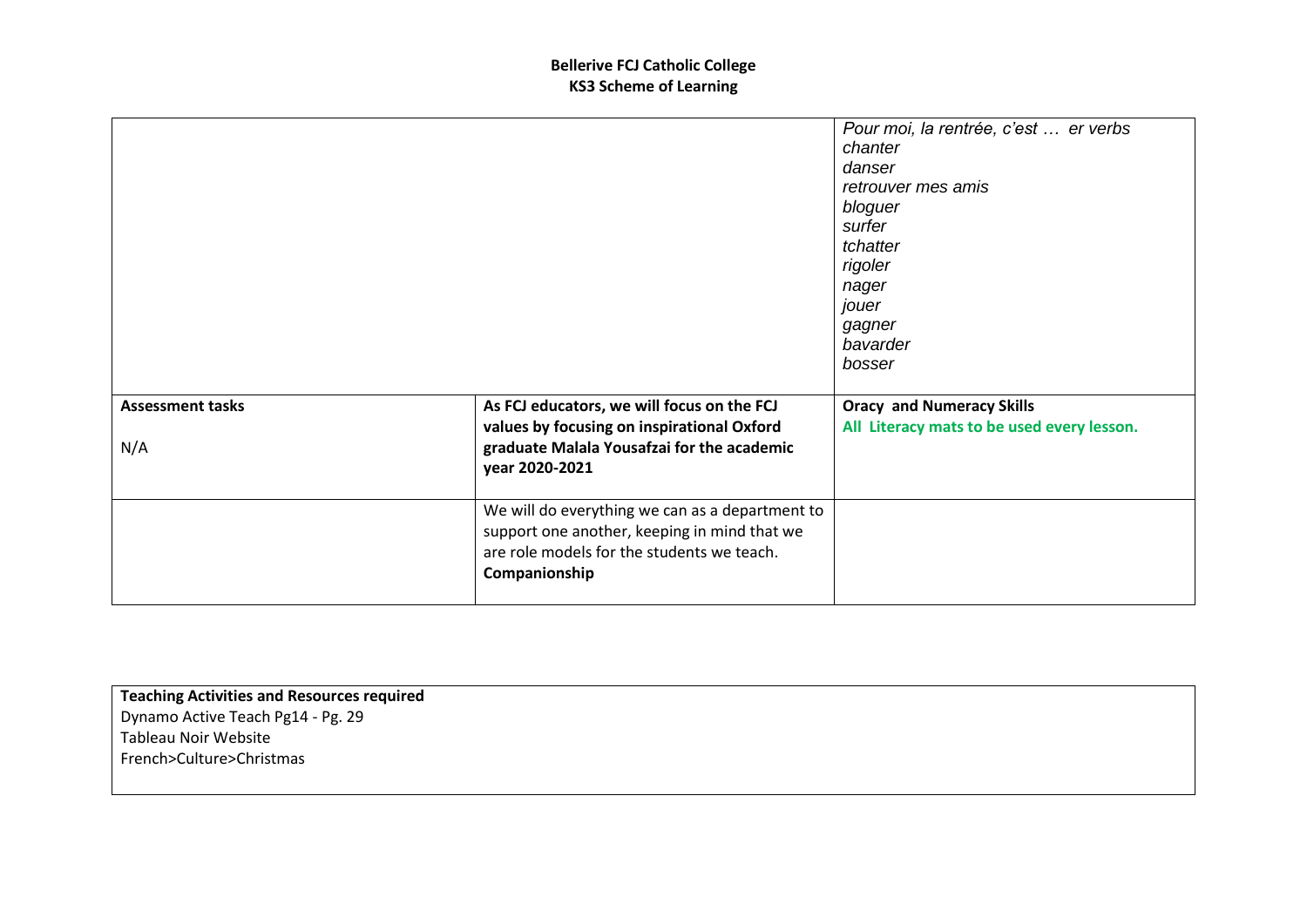### **Cultural Literacy**

Poem :Sept couleurs magiques by Mymi Doinet. Go to tableau noir website> poesies(bottom right of home page)>recueil de poésies> Les objets>sept couleurs magiques Noel – Lesson with FLA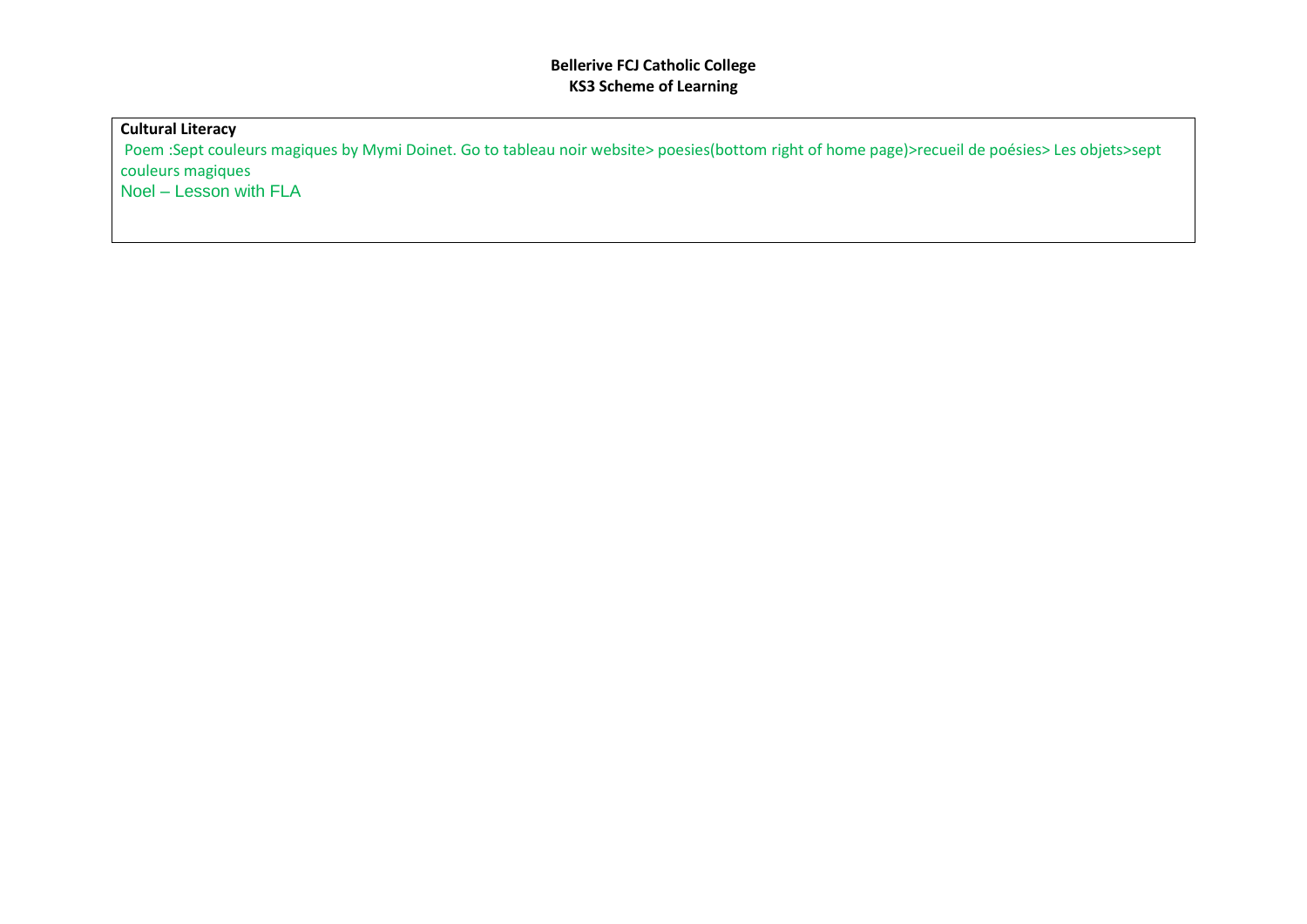## **KS3 Unit Overview – (Medium Term Plans) Half term 3**

| French/Year 7 / Module 2Unit 1 -2 En Classe Dynamo                                             | Pupils will focus particularly on the following     |
|------------------------------------------------------------------------------------------------|-----------------------------------------------------|
| <b>Grammar and skills coverage:</b>                                                            | statements from the programme of study:             |
| Pronunciation of i, au, eu, oi, on, an, en                                                     | *will use a variety of key grammatical structures   |
| Using context and cognates to decode words                                                     | and patterns including voices and moods             |
| Using a dictionary to check genders                                                            | *speaking coherently and confidently, with          |
| Pronunciation of silent 'h' in heures and silent 's' at the end of words                       | increasing accurate pronunciation and intonation    |
| Differences between il est neuf heures and à neuf heures                                       | *reading and show comprehension of original         |
| Using a range of verbs to express opinions: aimer, adorer, détester / Using ne  pas with aimer | materials and understanding the important ideas     |
| G: Position and agreement of colour adjectives                                                 | and details.                                        |
| Nouns that are singular in French but plural in English, e.g. un pantalon = trousers           | *translate short written texts accurately into      |
| Pronunciation of silent 's' at the end of words, e.g. noir / noirs                             | French.                                             |
| Pronunciation of masculine and feminine forms of adjectives,                                   | Subject specific vocabulary/structures              |
| e.g. vert / verte                                                                              | Word of Week(found in NH bulletin published         |
| Saying what you think of your school subjects and why                                          | on a Friday afternoon) needs to be incorporated     |
| Talking about likes and dislikes using -er verbs                                               | into lessons and shared with all classes            |
| Talking about what you wear to school                                                          | <b>Knowledge Organiser booklet and Quizlet live</b> |
| Using adjectives after nouns                                                                   | used as retrieval practice                          |
|                                                                                                | <b>Knowledge Organiser Booklet-Pg.10</b>            |
|                                                                                                | Tier 1 Tu aimes ?                                   |
|                                                                                                | i'adore                                             |
|                                                                                                | i'aime                                              |
|                                                                                                | j'aime assez                                        |
|                                                                                                | je n'aime pas                                       |
|                                                                                                | je déteste                                          |
|                                                                                                | Tier 2                                              |
|                                                                                                | C'est                                               |
|                                                                                                | facile                                              |
|                                                                                                | difficile                                           |
|                                                                                                | intéressant                                         |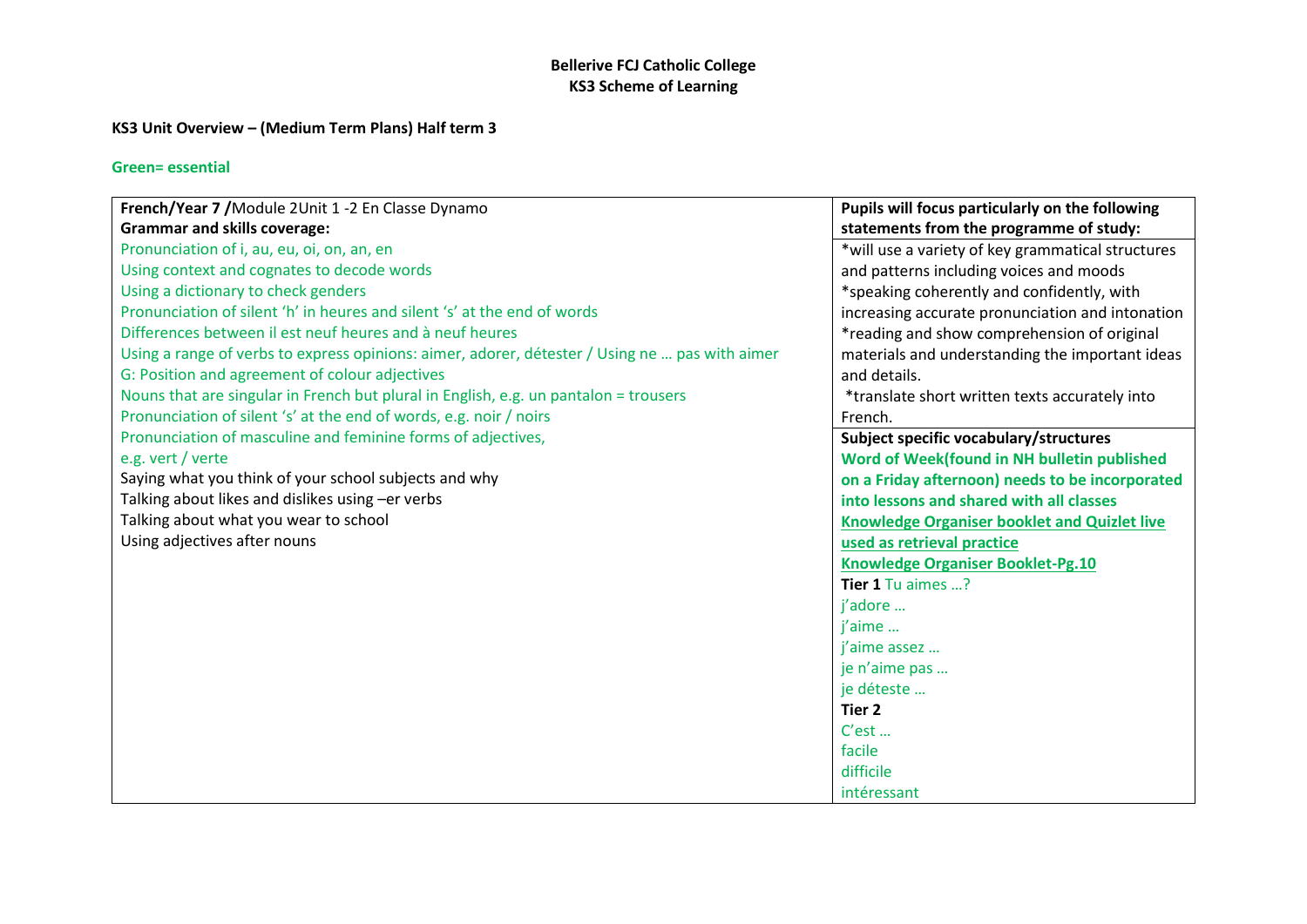|                         |                                                                                                                                                                                                                                                                                                                                            | ennuyeux<br>amusant<br>créatif<br>nul<br>le/la prof est sympa<br>le/la prof est trop sévère                                                                                                                                                                                                       |
|-------------------------|--------------------------------------------------------------------------------------------------------------------------------------------------------------------------------------------------------------------------------------------------------------------------------------------------------------------------------------------|---------------------------------------------------------------------------------------------------------------------------------------------------------------------------------------------------------------------------------------------------------------------------------------------------|
|                         |                                                                                                                                                                                                                                                                                                                                            | Tier 3 Pronunciation of j'aime and tu aimes<br>Using parce que to give reasons for your<br>opinions<br>Using et, mais and parce que to join<br>sentences<br>Using qualifiers to give more detailed<br>opinions (très, vraiment, trop)<br>Starting sentences with Personnellement<br>or Moi, perso |
| <b>Assessment tasks</b> | As FCJ educators, we will focus on the FCJ values<br>by focusing on inspirational Oxford graduate<br>Malala Yousafzai for the academic year 2020-<br>2021<br>Promoting a positive learning environment, full<br>of enthusiasm and encouraging a willingness to<br>meet the challenges ahead. Hope<br><b>See FCJ Values in MFL Document</b> | <b>Oracy and Numeracy Skills</b><br>All Literacy mats to be used every lesson.<br><b>Sentence builder frames</b>                                                                                                                                                                                  |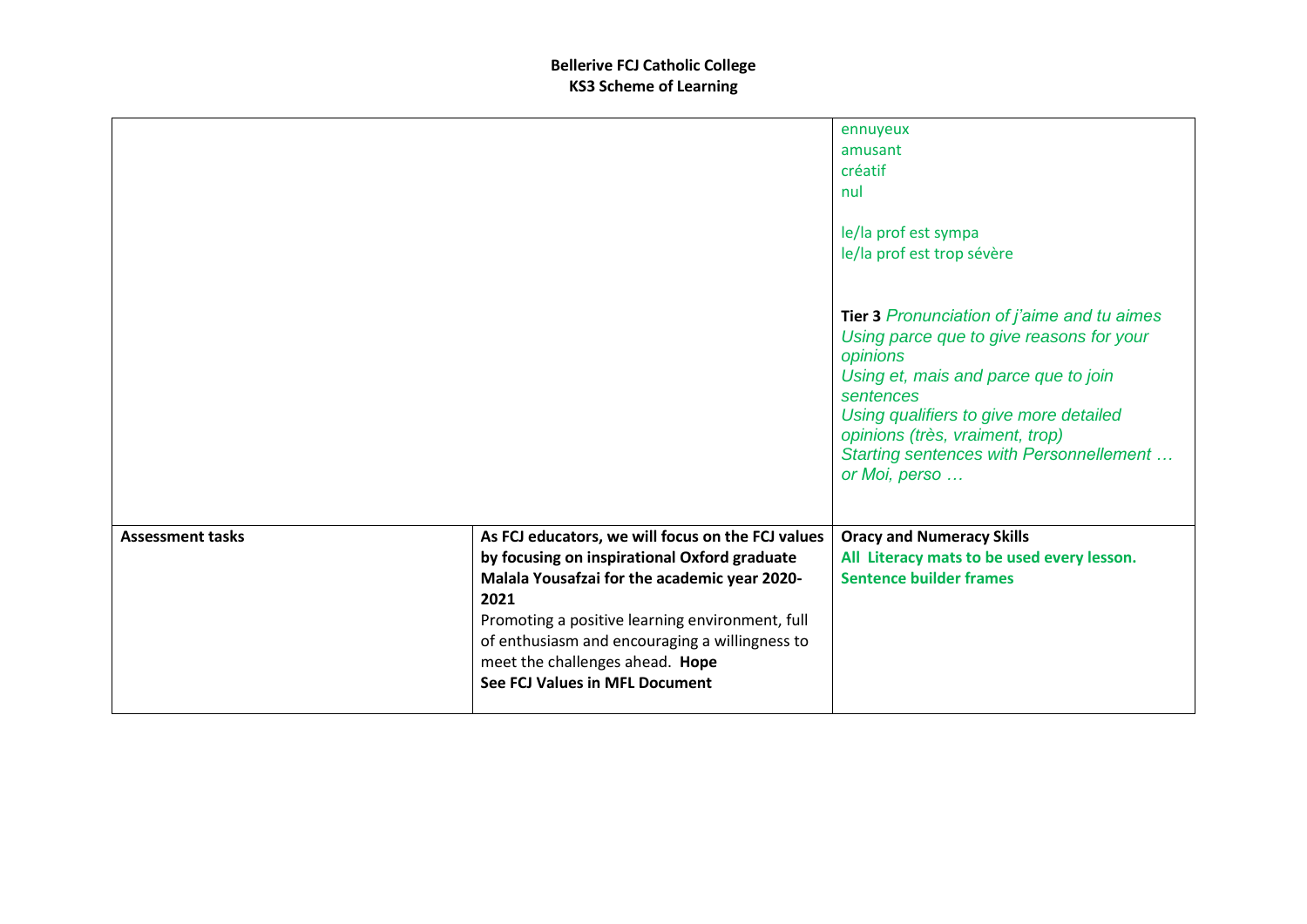### **Teaching Activities and Resources required**

**Active teach- Interactive**

Sentence builder- My favourite subjects

This is language.com ID No: 25 complete activities.

### **Cultural Literacy**

**Poem La Rentrée- Jean Luc Moreau- tableau noir website>poseies>ecole> La Rentrée**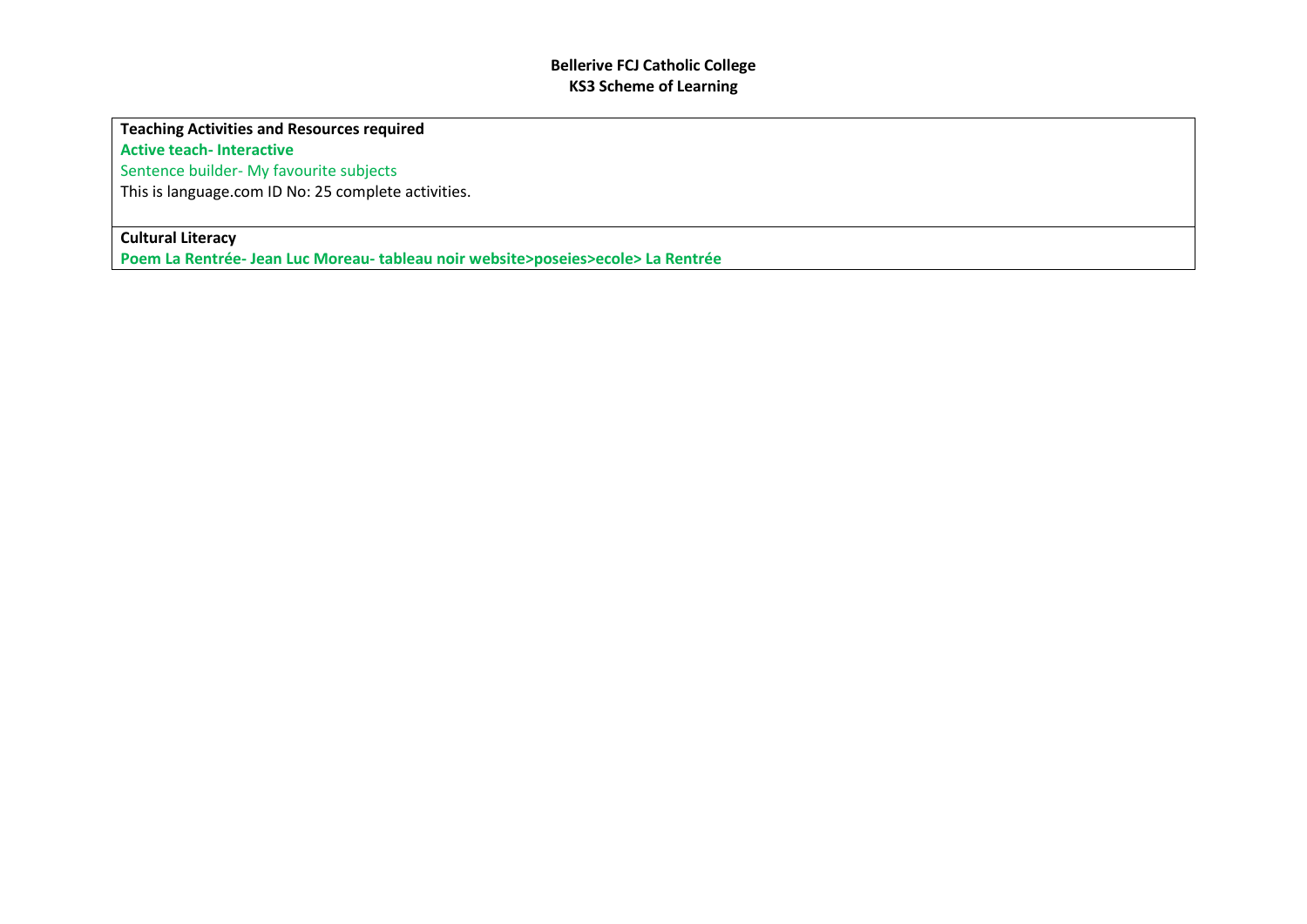## **KS3 Unit Overview – (Medium Term Plans) Half term 4**

| French/Year / Module 2 Unit 3,4 & 5 - Dynamo                                      | Pupils will focus particularly on the following   |
|-----------------------------------------------------------------------------------|---------------------------------------------------|
| <b>Grammar and skills coverage:</b>                                               | statements from the programme of study:           |
| Talking about your school day                                                     | *will use a variety of key grammatical structures |
| Using new -er verbs                                                               | and patterns including voices and moods           |
| Learning about a typical French school                                            | *speaking coherently and confidently, with        |
| Reading and listening for gist                                                    | increasing accurate pronunciation and intonation  |
| Reading for gist                                                                  | *reading and show comprehension of original       |
| Reading for detail                                                                | materials and understanding the important ideas   |
| Translation skills: word order is sometimes different in French and English       | and details.                                      |
| Listening for cognates which sound different due to French pronunciation          | *translate short written texts accurately into    |
| Saying what there is / isn't, using il $y$ a  and il n'y a pas de                 | French.                                           |
| Agreeing and disagreeing                                                          | Subject specific vocabulary/structures            |
|                                                                                   | Word of Week(found in NH bulletin published       |
| Mon College au Paradis- Introduction to francophone (studio 1 text book Pg 40-41) | on a Friday afternoon) needs to be incorporated   |
| Révision Pg 47 Dynamo                                                             | into lessons and shared with all classes          |
| En focus Pg 48-49 Dynamo                                                          | Tier 1                                            |
| Grammaire Pg 52-53 dynamo                                                         | Ta journée scolaire est comment?                  |
|                                                                                   | je quitte la maison                               |
| School Board Game to play at end of term to aid speaking skills                   | j'arrive au collège                               |
|                                                                                   | je retrouve mes copains                           |
|                                                                                   | on commence les cours                             |
|                                                                                   | je mange à la cantine                             |
|                                                                                   | je chante dans la chorale                         |
|                                                                                   | je joue dehors                                    |
|                                                                                   | on recommence les cours                           |
|                                                                                   | je rentre à la maison                             |
|                                                                                   | d'abord                                           |
|                                                                                   | ensuite                                           |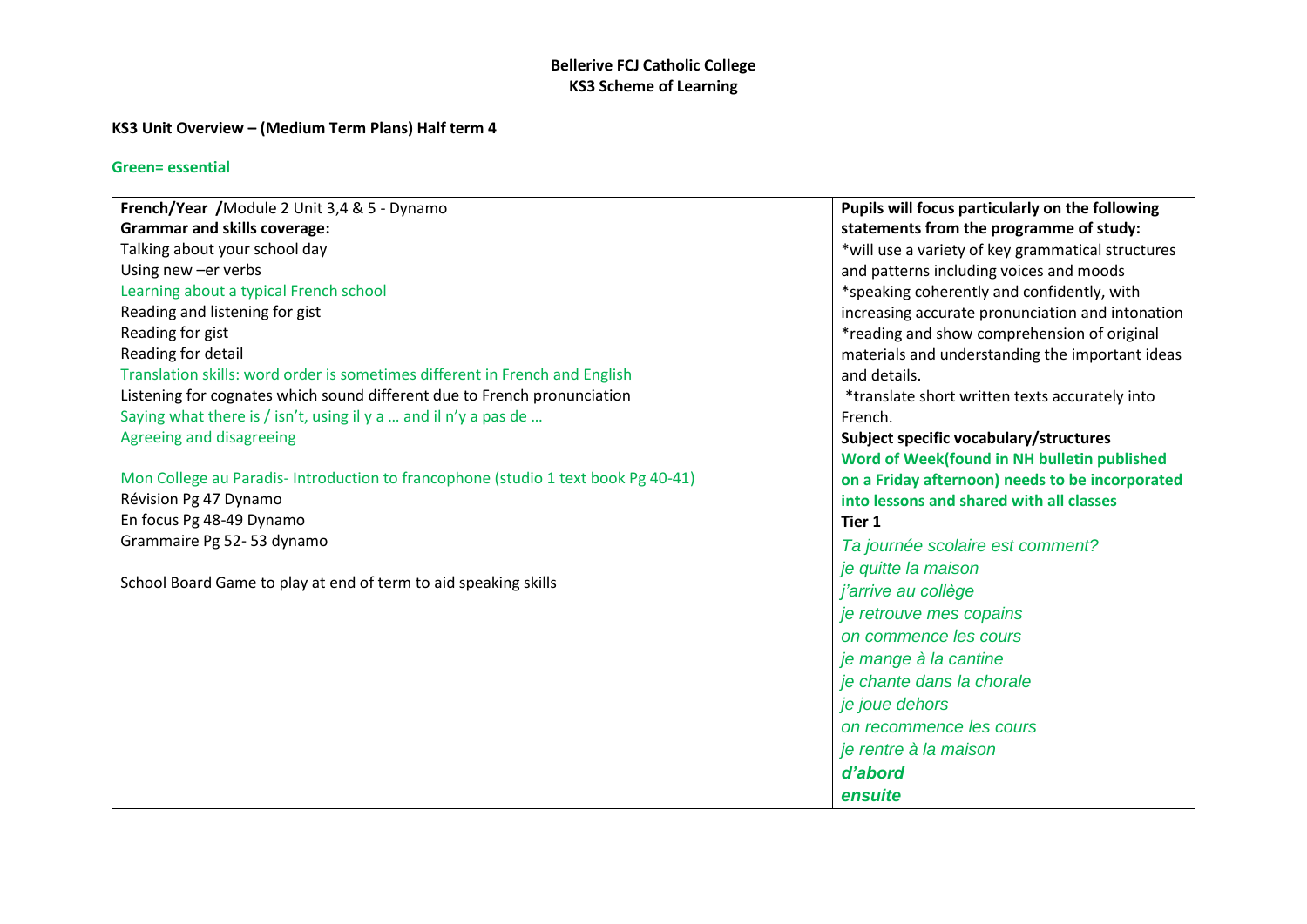| puis                                                                                                                                                                |
|---------------------------------------------------------------------------------------------------------------------------------------------------------------------|
| après                                                                                                                                                               |
|                                                                                                                                                                     |
| l'emploi du temps<br>la rentrée<br>les vacances d'automne / de Noël / d'hiver / de<br>printemps / d'été                                                             |
| menu du jour<br>entrées / plat principal / desserts<br>salade verte<br>crudités<br>melon<br>lapin<br>omelette<br>frites<br>haricots verts<br>fromage<br>tartelettes |
| Tier 2 Quel est ton jour préféré?<br>Mon jour préféré, c'est le jeudi.<br>J'ai deux heures d'anglais.<br>C'est ma matière préférée.<br>Je suis fort(e) en maths.    |
| Tier 3<br>Le collège est<br>grand / petit / de taille moyenne                                                                                                       |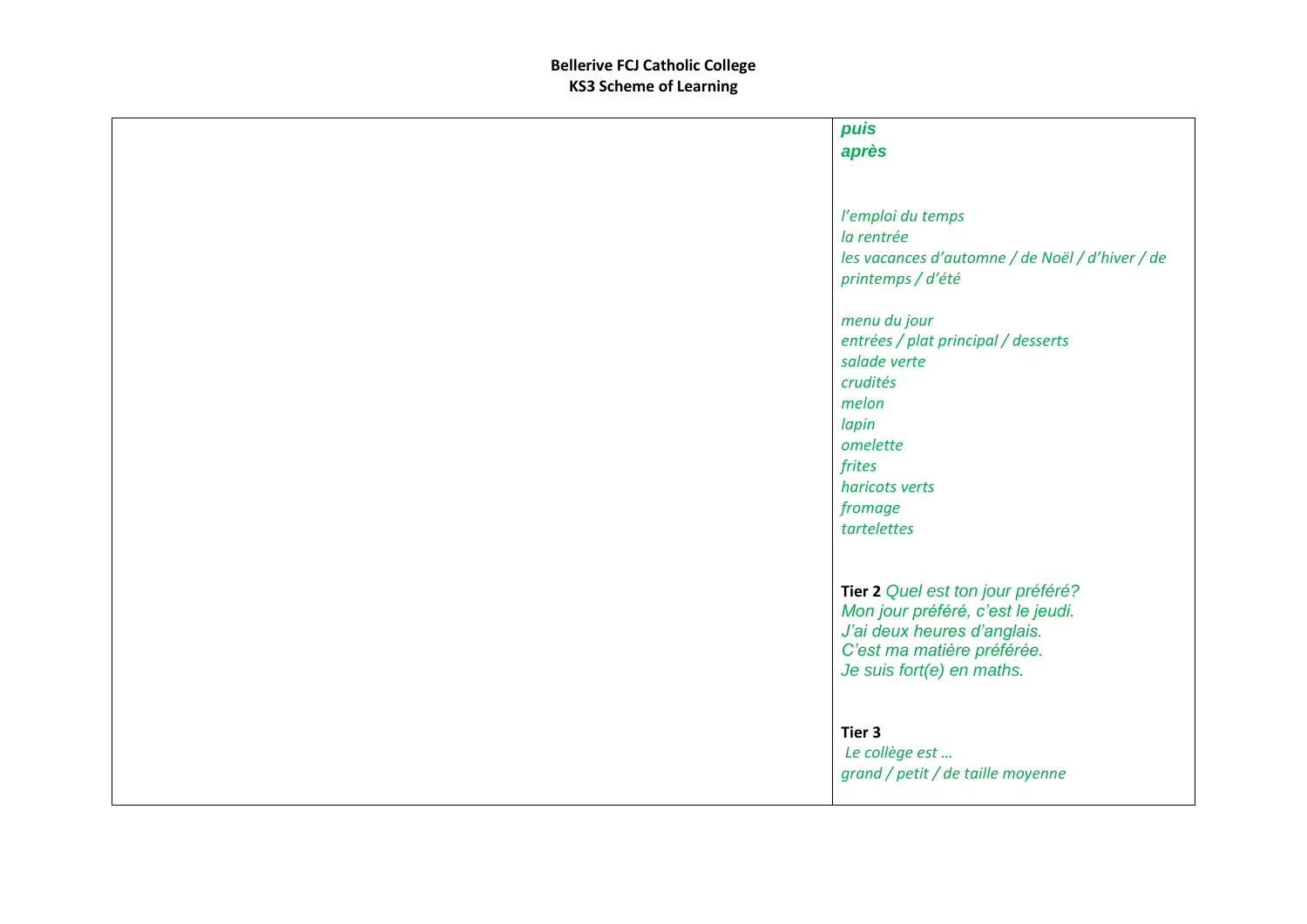|                         |                                                  | On étudie                                  |
|-------------------------|--------------------------------------------------|--------------------------------------------|
|                         |                                                  | le japonais                                |
|                         |                                                  | la cuisine                                 |
|                         |                                                  | les arts martiaux                          |
|                         |                                                  |                                            |
|                         |                                                  | $I\vert y a $                              |
|                         |                                                  | 500 élèves                                 |
|                         |                                                  | un cinéma en 3D                            |
|                         |                                                  | une piscine                                |
|                         |                                                  | des courts de tennis                       |
|                         |                                                  | Il n'y a pas de                            |
|                         |                                                  | harcèlement                                |
|                         |                                                  | toilettes sales                            |
|                         |                                                  | profs trop sévères                         |
|                         |                                                  |                                            |
|                         |                                                  | On porte                                   |
|                         |                                                  | un jean et un tee-shirt                    |
|                         |                                                  | un uniforme scolaire                       |
|                         |                                                  | un pantalon et un sweat                    |
|                         |                                                  |                                            |
|                         |                                                  | Tu es d'accord?                            |
|                         |                                                  | Je (ne) suis (pas) d'accord!               |
| <b>Assessment tasks</b> | As FCJ educators, we will focus on the FCJ value | <b>Oracy and Numeracy Skills</b>           |
| N/A                     | of Dignity by focusing on inspirational Oxford   |                                            |
|                         | graduate Malala Yousafzai for the academic       | All Literacy mats to be used every lesson. |
|                         | year 2020-2021                                   | <b>Sentence builder frames</b>             |
|                         | Striving at all times to promote and nurture     |                                            |
|                         | listening skills, recognising the dignity of     |                                            |
|                         | everyone- dignité. See FCJ Values in MFL         |                                            |
|                         | <b>Document</b>                                  |                                            |
|                         |                                                  |                                            |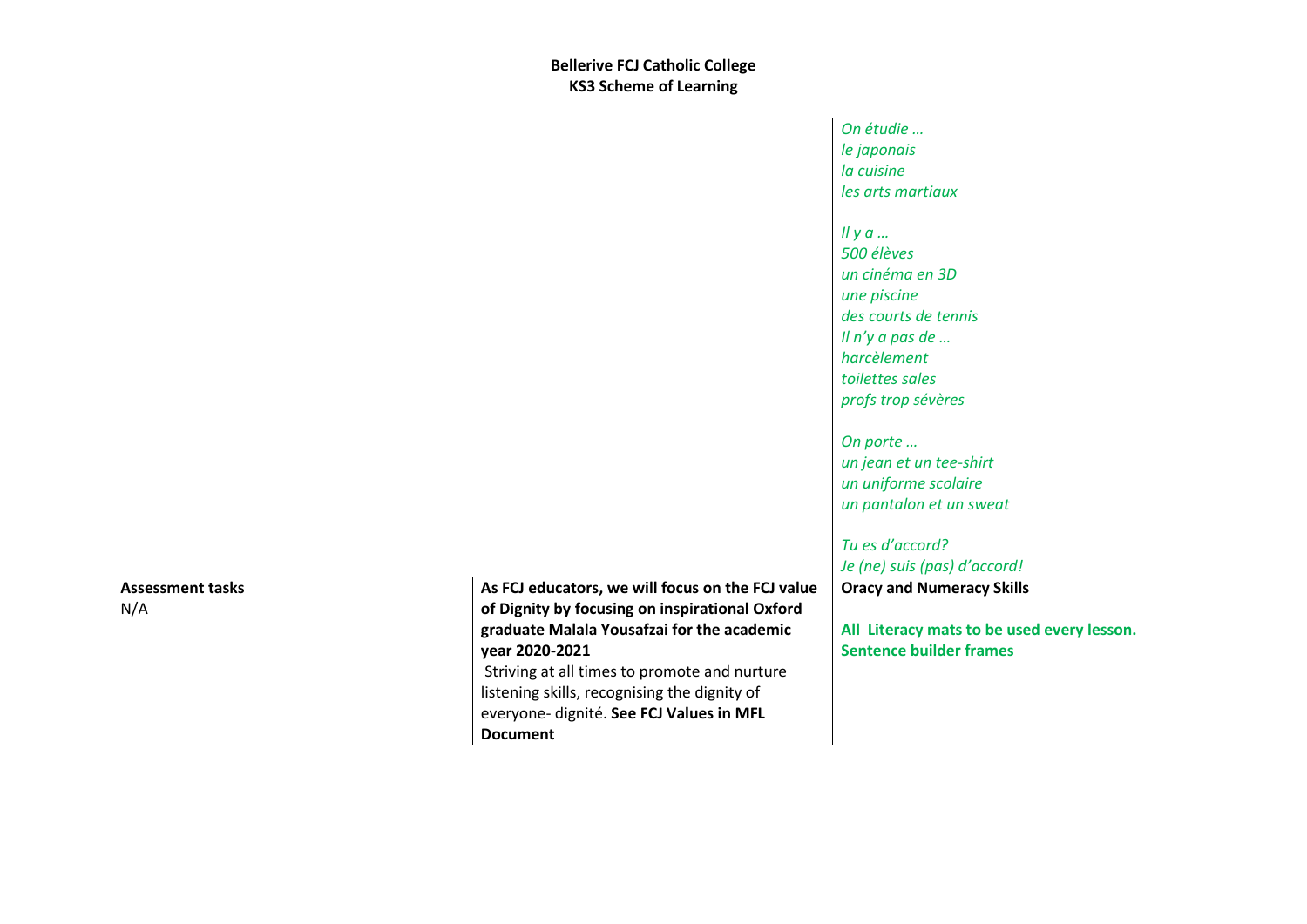| Teaching Activities and Resources required                                                                                                          |
|-----------------------------------------------------------------------------------------------------------------------------------------------------|
| Active Learn interactive                                                                                                                            |
| Mon College au Paradis- En plus section Studio 1 text book Pg 40-41 (Focus on Francophone countries)- Please ask for copies if you do not possess a |
| studio 1 text book                                                                                                                                  |
| Sentence Builder - School                                                                                                                           |
| School Board game                                                                                                                                   |
| <b>Cultural Literacy</b>                                                                                                                            |
| World Book Day - Le Petit Prince                                                                                                                    |
| l Mardi Gras                                                                                                                                        |
| FLA lesson on school in France                                                                                                                      |
| Pâques en France                                                                                                                                    |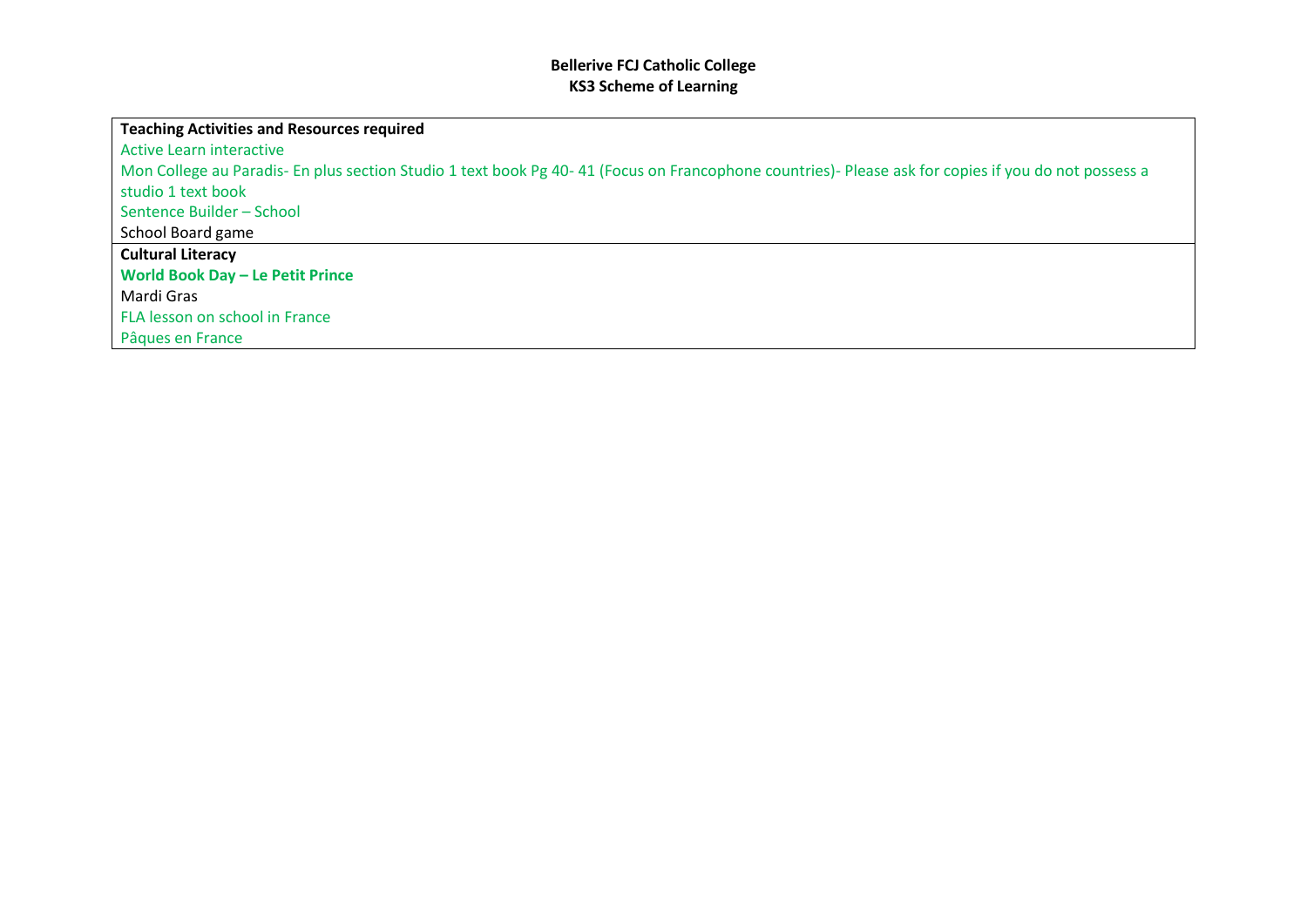### **KS3 Unit Overview – (Medium Term Plans) Half term 5**

| French/Year 7 / Module 3-Dynamo until page 65(Unit 1 -3)                     | Pupils will focus particularly on the following  |
|------------------------------------------------------------------------------|--------------------------------------------------|
| Talking about weather and seasons                                            | statements from the programme of study:          |
| Learning more key French sounds                                              | will use a variety of key grammatical structures |
| Talking about which sports you play                                          | and patterns including voices and moods          |
| Using jouer à                                                                | *speaking coherently and confidently, with       |
| Talking about activities you do                                              | increasing accurate pronunciation and            |
| Using the verb faire                                                         | intonation                                       |
| Discovering sport in French-speaking countries                               | *identify and use the pronoun "on"               |
| Using cognates and context                                                   | *use accurate grammar, spelling and punctuation  |
| <b>Grammar and skills coverage:</b>                                          | with focus on definite article                   |
| Pronouncing the letter g (hard and soft sounds)                              | *read literary texts in French such as Le petit  |
| Predicting the pronunciation of unfamiliar vocabulary                        | poulet                                           |
| Pronouncing cognates correctly                                               |                                                  |
| Conjugation of jouer                                                         | Subject specific vocabulary/structures           |
| Using jouer $\dot{a}$ + the definite article                                 | Word of Week(found in NH bulletin published      |
| <b>Listening for negatives</b>                                               | on a Friday afternoon) needs to be incorporated  |
| Position and agreement of adjectives (colours)                               | into lessons and shared with all classes         |
| Conjugation of faire                                                         | Tier 1 Tu aimes le sport?                        |
| Using faire de + the definite article / Using faire de in negative sentences | Je joue                                          |
| Asking questions with <i>Est-ce que ?</i> and <i>Qu'est-ce que ?</i>         | au basket                                        |
| Predicting the pronunciation of cognates                                     | au billard                                       |
| Using context to work out the meaning of unfamiliar vocabulary               | au football (foot)                               |
|                                                                              | au hockey                                        |
| Using jouer $\dot{a}$ and faire de + the definite article                    | au rugby                                         |
|                                                                              | au tennis                                        |
|                                                                              | au volleyball                                    |
|                                                                              | à la pétanque / aux boules                       |
|                                                                              | aux cartes                                       |
|                                                                              | aux échecs                                       |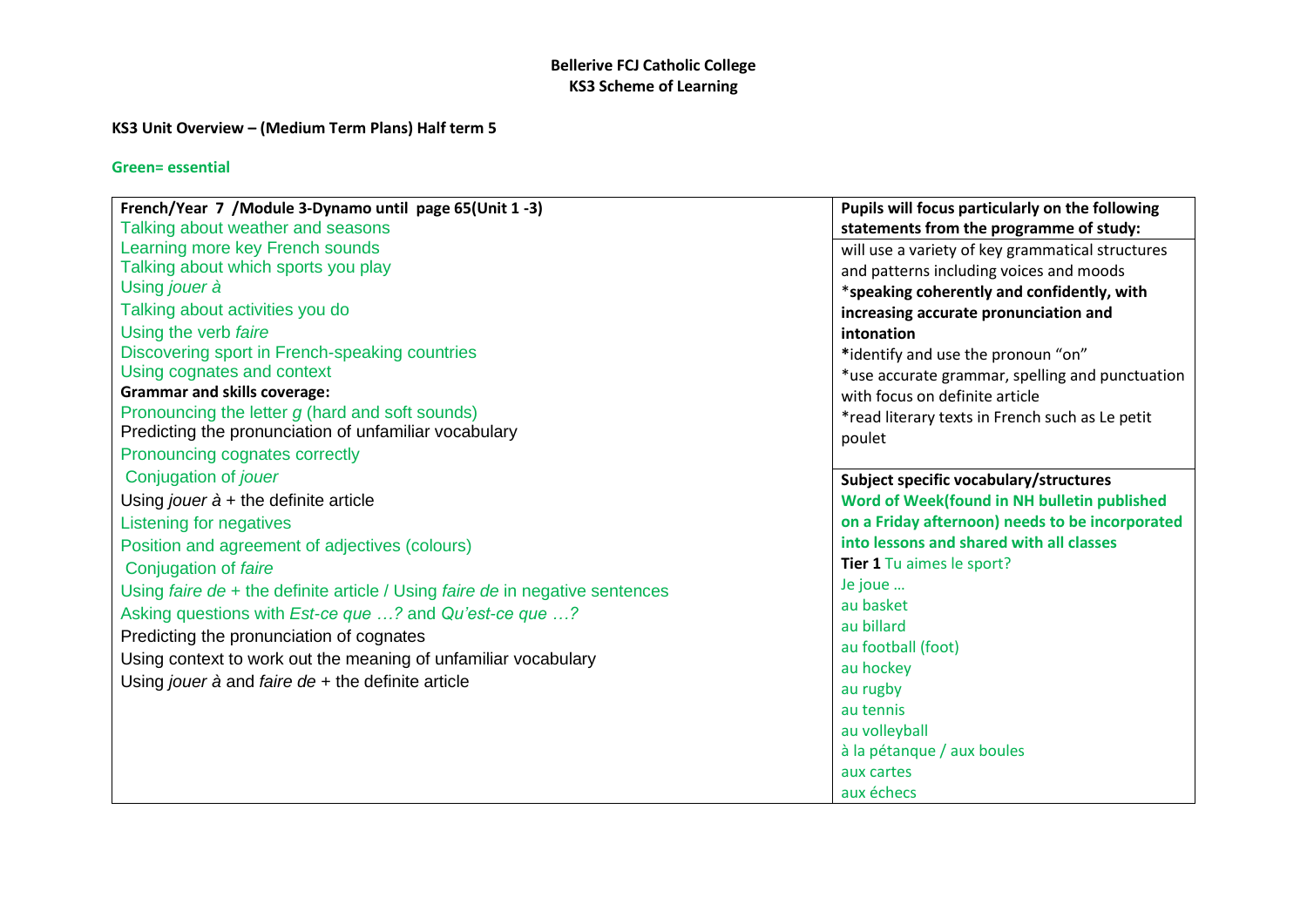|                         |                                                   | Je suis                                    |
|-------------------------|---------------------------------------------------|--------------------------------------------|
|                         |                                                   | Je ne suis pas                             |
|                         |                                                   | Il/Elle est                                |
|                         |                                                   |                                            |
|                         |                                                   | Tier 2: Qu'est-ce que tu fais?             |
|                         |                                                   | Tu fais $\ldots$ ?                         |
|                         |                                                   | Est-ce que tu fais souvent (du vélo) ?     |
|                         |                                                   | Je fais  (du vélo).                        |
|                         |                                                   | parfois                                    |
|                         |                                                   | souvent                                    |
|                         |                                                   | tout le temps                              |
|                         |                                                   | tous les jours                             |
|                         |                                                   | tous les weekends                          |
|                         |                                                   | tous les lundis / mardis, (etc.)           |
|                         |                                                   | quand il pleut / il fait chaud, (etc.)     |
|                         |                                                   | Tier 3 On fait du ski (alpin).             |
|                         |                                                   | On fait du snowboard.                      |
|                         |                                                   | On fait du rafting.                        |
|                         |                                                   | On fait de l'alpinisme.                    |
|                         |                                                   | On fait du canyoning.                      |
|                         |                                                   | On fait du canoë-kayak.                    |
|                         |                                                   | On fait de la voile.                       |
|                         |                                                   | On fait de la planche à voile.             |
|                         |                                                   |                                            |
|                         |                                                   | On fait de la luge.                        |
|                         |                                                   | Highlight use of on                        |
|                         |                                                   |                                            |
| <b>Assessment tasks</b> | As FCJ educators, we will focus on the FCJ values | <b>Oracy and Numeracy Skills</b>           |
|                         | by focusing on inspirational Oxford graduate      | All Literacy mats to be used every lesson. |
|                         | Malala Yousafzai for the academic year 2020-      | <b>Sentence builder frames</b>             |
|                         | 2021                                              |                                            |
|                         |                                                   |                                            |
|                         |                                                   |                                            |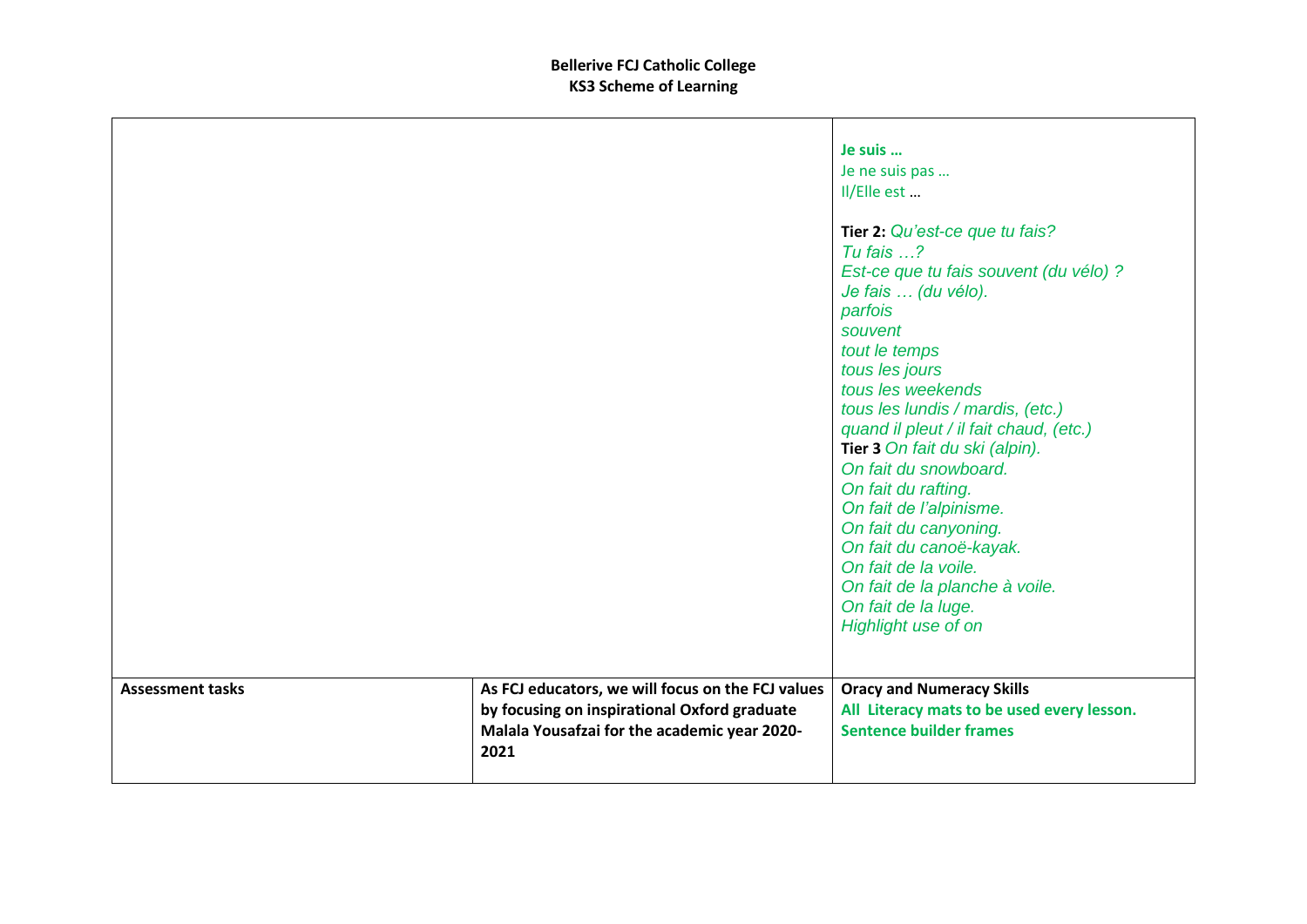| Promoting a positive learning environment, full |  |
|-------------------------------------------------|--|
| of enthusiasm and encouraging a willingness to  |  |
| meet the challenges ahead. Justice              |  |
|                                                 |  |
|                                                 |  |
|                                                 |  |

**Teaching Activities and Resources required** Active teach Sentence Builders in Resources folder

# **Cultural Literacy**

**Story – Le petit poulet French stories folder**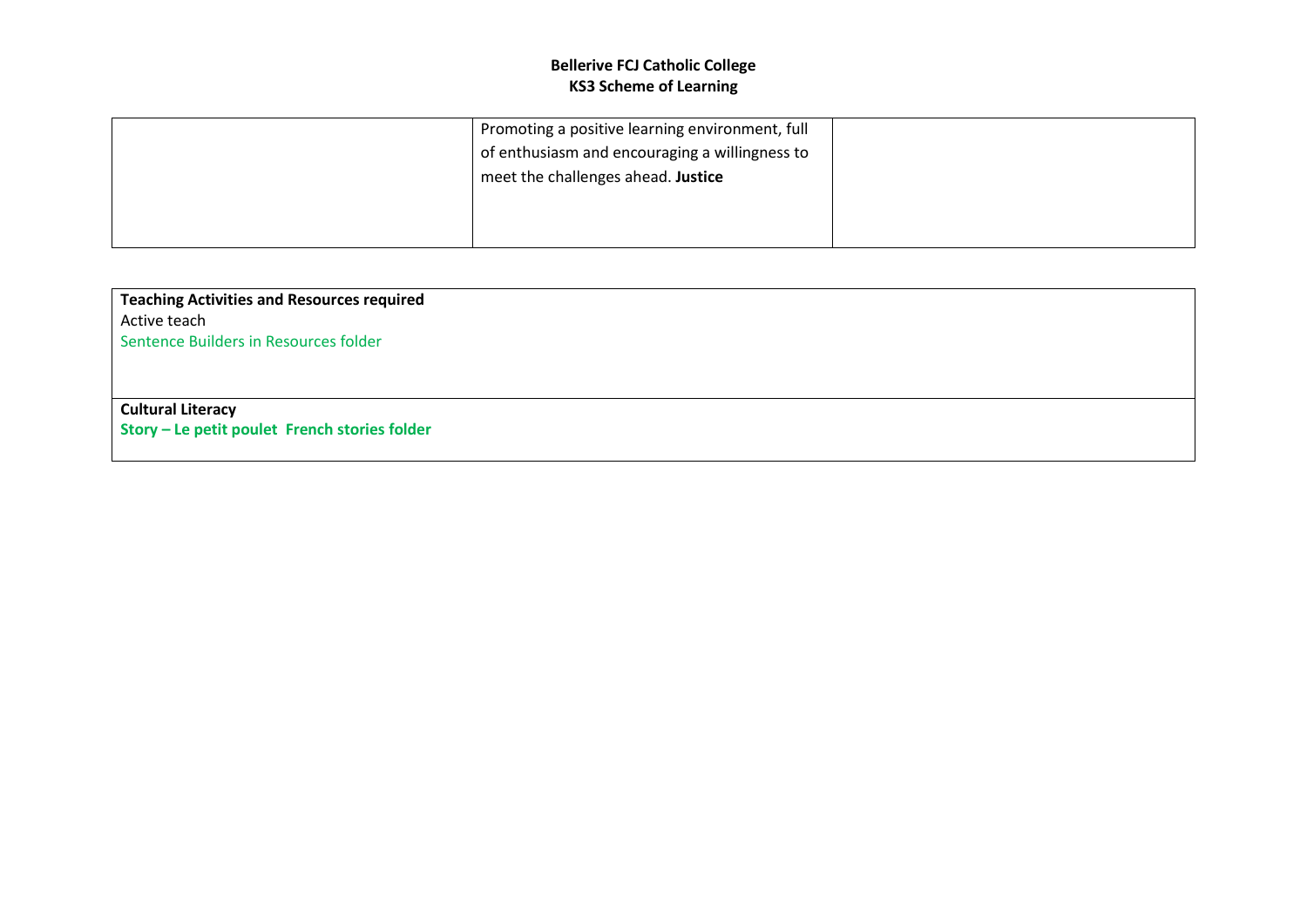## **KS3 Unit Overview – (Medium Term Plans) Half term 6**

| French/Year 7 / Module 3 - Dynamo Unit 4, 5 & Révision                                                                                                                                                                                                                                                                                                                            | Pupils will focus particularly on the following                                                                                                                                                                                                                                                                                                                                                                                                                                                                                                                                                          |
|-----------------------------------------------------------------------------------------------------------------------------------------------------------------------------------------------------------------------------------------------------------------------------------------------------------------------------------------------------------------------------------|----------------------------------------------------------------------------------------------------------------------------------------------------------------------------------------------------------------------------------------------------------------------------------------------------------------------------------------------------------------------------------------------------------------------------------------------------------------------------------------------------------------------------------------------------------------------------------------------------------|
| Talking about what you like doing                                                                                                                                                                                                                                                                                                                                                 | statements from the programme of study:                                                                                                                                                                                                                                                                                                                                                                                                                                                                                                                                                                  |
| Using aimer + the infinitive                                                                                                                                                                                                                                                                                                                                                      | *Developing vocabulary                                                                                                                                                                                                                                                                                                                                                                                                                                                                                                                                                                                   |
| Creating an interview with a celebrity                                                                                                                                                                                                                                                                                                                                            | *Accurate pronunciation and intonation                                                                                                                                                                                                                                                                                                                                                                                                                                                                                                                                                                   |
| Forming and answering questions                                                                                                                                                                                                                                                                                                                                                   | *exposure to Literary text in French                                                                                                                                                                                                                                                                                                                                                                                                                                                                                                                                                                     |
| French Film Study- Une Vie de Chat                                                                                                                                                                                                                                                                                                                                                | * Writing creatively                                                                                                                                                                                                                                                                                                                                                                                                                                                                                                                                                                                     |
| Study of Paris pour le 14 juillet-Page 90 Dynamo has « learning about Bastille Day ». Focus on key                                                                                                                                                                                                                                                                                | * Asking Questions                                                                                                                                                                                                                                                                                                                                                                                                                                                                                                                                                                                       |
| vocab and use of nous form in present tense                                                                                                                                                                                                                                                                                                                                       | * Conjugation of -er verbs                                                                                                                                                                                                                                                                                                                                                                                                                                                                                                                                                                               |
| <b>Grammar and skills coverage:</b>                                                                                                                                                                                                                                                                                                                                               | *enhance cultural awareness                                                                                                                                                                                                                                                                                                                                                                                                                                                                                                                                                                              |
| Understanding and recognising infinitives<br>Using aimer, adorer and détester + the infinitive of another verb<br>Asking questions with <i>Est-ce que tu ?</i> and <i>Qu'est-ce que</i><br>tu $\ldots$ ?<br>Using part of a question to form your answer<br>Adding variety and interest to your responses / Paying attention to pronunciation and<br>intonation / Peer assessment | Subject specific vocabulary/structures<br>Word of Week(found in NH bulletin published<br>on a Friday afternoon) needs to be incorporated<br>into lessons and shared with all classes<br><b>Quizlet- Retrieval Practice- Link on Knowledge</b><br><b>Organiser</b><br>Tier 1 Qu'est-ce que tu aimes faire sur ton<br>portable / ta tablette?<br>J'aime / Je n'aime pas<br>J'adore / Je déteste<br>bloguer<br>écouter de la musique<br>envoyer des SMS<br>prendre des selfies<br>partager des photos / des vidéos<br>regarder des films<br>tchatter avec mes copains / copines<br>télécharger des chansons |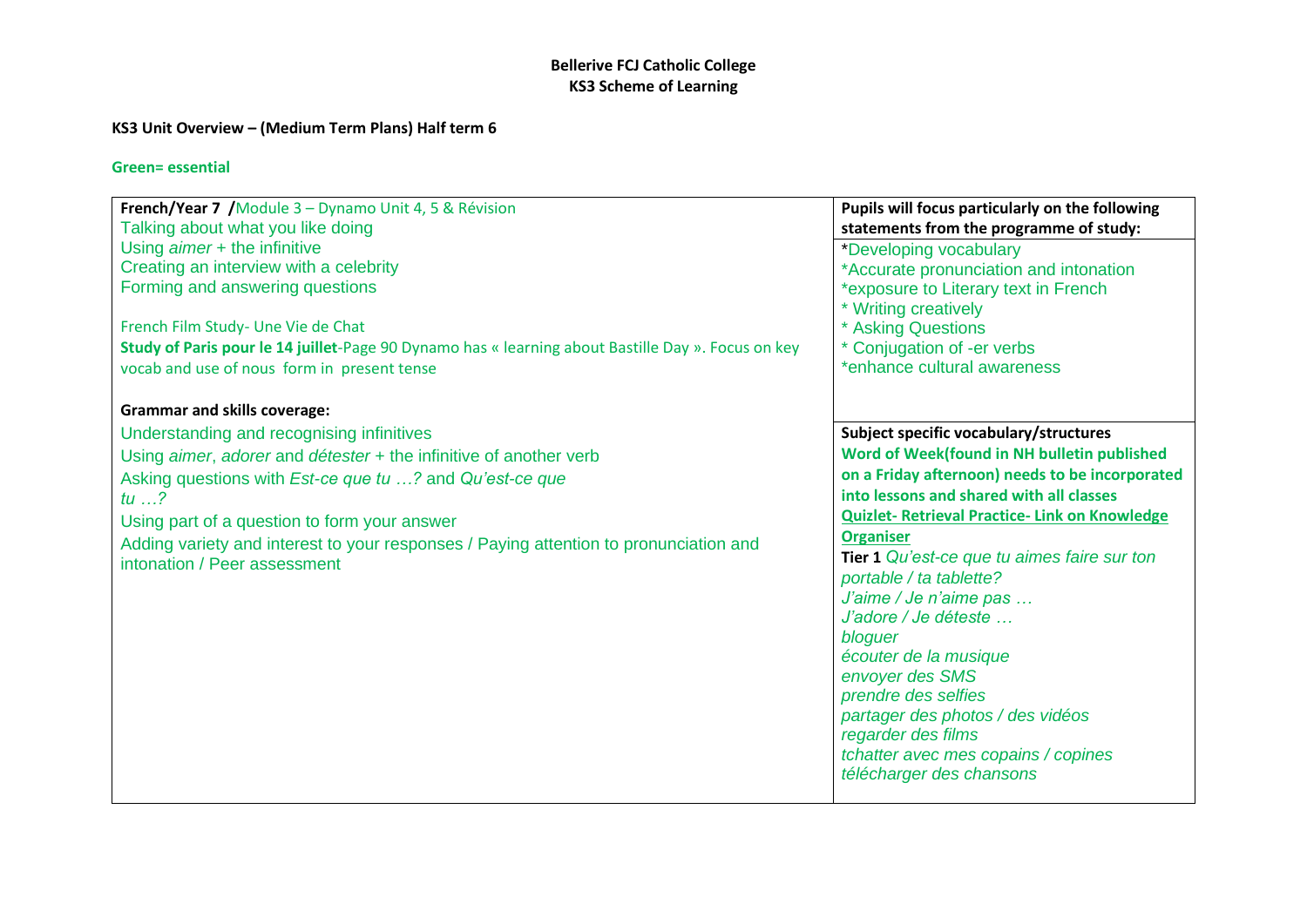|                         |                                                   | <b>Tier 2</b>                              |
|-------------------------|---------------------------------------------------|--------------------------------------------|
|                         |                                                   | parce que c'est                            |
|                         |                                                   | amusant                                    |
|                         |                                                   | marrant                                    |
|                         |                                                   | ennuyeux                                   |
|                         |                                                   | facile                                     |
|                         |                                                   | intéressant                                |
|                         |                                                   | rapide                                     |
|                         |                                                   | Tier <sub>3</sub>                          |
|                         |                                                   | Qu'est-ce que tu aimes faire ?             |
|                         |                                                   | le weekend                                 |
|                         |                                                   | avec tes amis                              |
|                         |                                                   | sur ton portable                           |
|                         |                                                   | quand il pleut                             |
|                         |                                                   | Est-ce que tu aimes ?                      |
|                         |                                                   | faire du judo / sport                      |
|                         |                                                   | faire de la danse                          |
|                         |                                                   | prendre des photos / selfies               |
|                         |                                                   | jouer aux échecs                           |
| <b>Assessment tasks</b> | As FCJ educators, we will focus on the FCJ values | <b>Oracy and Numeracy Skills</b>           |
|                         | by focusing on inspirational Oxford graduate      | All Literacy mats to be used every lesson. |
|                         | Malala Yousafzai for the academic year 2020-      | <b>Sentence builder frames</b>             |
|                         | 2021                                              |                                            |
|                         | We will maintain an outer calm while finding an   |                                            |
|                         | inner strength no matter how challenging the      |                                            |
|                         | circumstances. Gentleness                         |                                            |